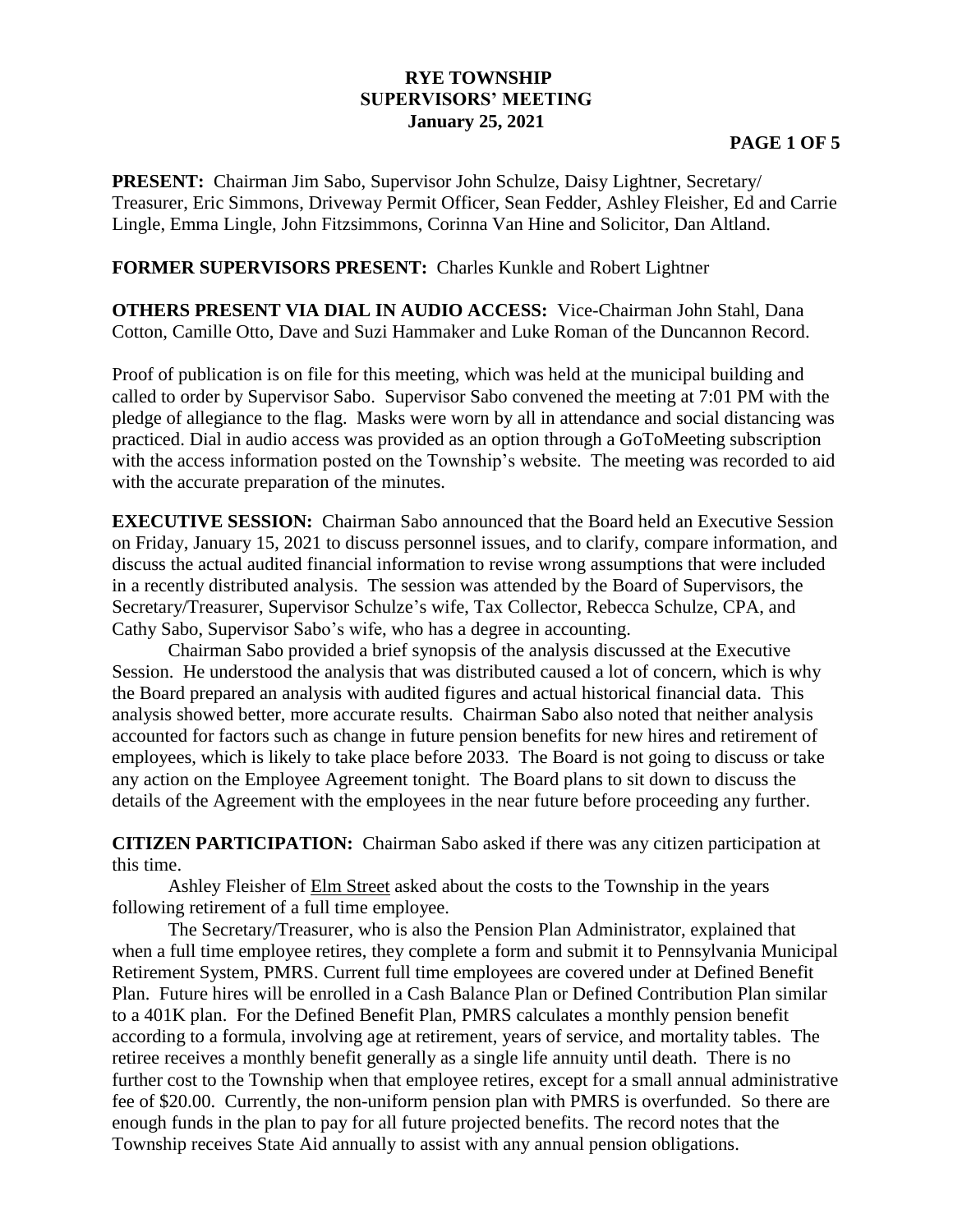**APPROVAL OF THE MINUTES:** Supervisor Schulze made a motion and Vice-Chairman Stahl seconded to approve the minutes of the December 14, 2020 supervisors' meeting as submitted. Motion carried unanimously.

Supervisor Schulze made a motion and Vice-Chairman Stahl seconded to approve the minutes of the January 4, 2021 Organization meeting as amended; motion carried unanimously.

**SUBDIVISION/LAND DEVELOPMENT:** Joe Burget of Burget and Associates approached the Board to request final approval of the **Final Land Development Plan for White Tail Lodge - David and Suzanne Hammaker.** He explained the plan and the purpose of the plan, which is to develop an existing 59 acre plus or minus lot containing an existing event facility, White Tail Lodge, to create an approved building lot for a single family dwelling on the same parcel # 220,151.00-003.000 addressed as 30 Brubeck Circle. A driveway profile was included with the drawings and a storm water plan was provided, reviewed, and approved by the Township engineer. The E & S plan was approved by Perry County Conservation District. All filing fees and a \$50 security deposit were paid in full. The required escrow deposit was replenished recently. The subject plan was submitted to the Perry County Planning Commission, (PCPC), and comments were received and addressed. The plan was recommended for approval with contingencies at the January 5, 2021 Planning Commission. The Board of Supervisors reviewed the following contingencies:

- 1. Add a steep slopes plan to the set to clearly show the steep slope areas. *S&LDO 320- 21.M. (8). Completed.*
- 2. Remove Note #6 and Note #10 from the General Notes on Sheet 1 and renumber the list. *Completed.*
- 3. Add an easement for the alternate septic area along with the addition of a note that the area should not be disturbed. *S&LDO 320-35.G. Completed*
- 4. Add the clean out stake detail and a demarcation of the elevation when maintenance is required. *Completed.*
- 5. Relocate the spillway to the north for a more natural grade discharge. *Completed.*
- 6. Add a rock level spreader at the outfall pipe and the detail to the plan. *Completed.*
- 7. Provide an Operation and Maintenance,  $(O & M)$  Agreement, approved by the Township Solicitor, and incorporate the Agreement as part of the deed to the property. *S&LDO 320-37.G. Approved by the Solicitor and completed.*
- 8. Relabel the drainage easement with access/drainage easement. *Completed.*
- 9. Add the following note to the General Notes per the Solicitor: *The existing lot may be utilized for one single family residential dwelling along with the existing White Tail Lodge together with customary accessory buildings incidental to the two primary buildings. Any future development will require an approved Land Development Plan. Outstanding.*
- 10. Sign the ownership statement. S&LDO 320-26. *Outstanding.*

Supervisor Schulze mentioned that the private driveway when complete will need to be paved since the driveway is located in the Residential 1, (R-1) District.

Upon due consideration and discussion, Supervisor Schulze made a motion with a second from - Chairman Sabo to approve the following **alteration of requirements** from the Subdivision Land Development Ordinance for the **Final Land Development Plan for White Tail Lodge:**

- **1.** Section 320-21 (Preliminary Plan Submission)
- 2. Section 320-21.1. (Property Outline Scale)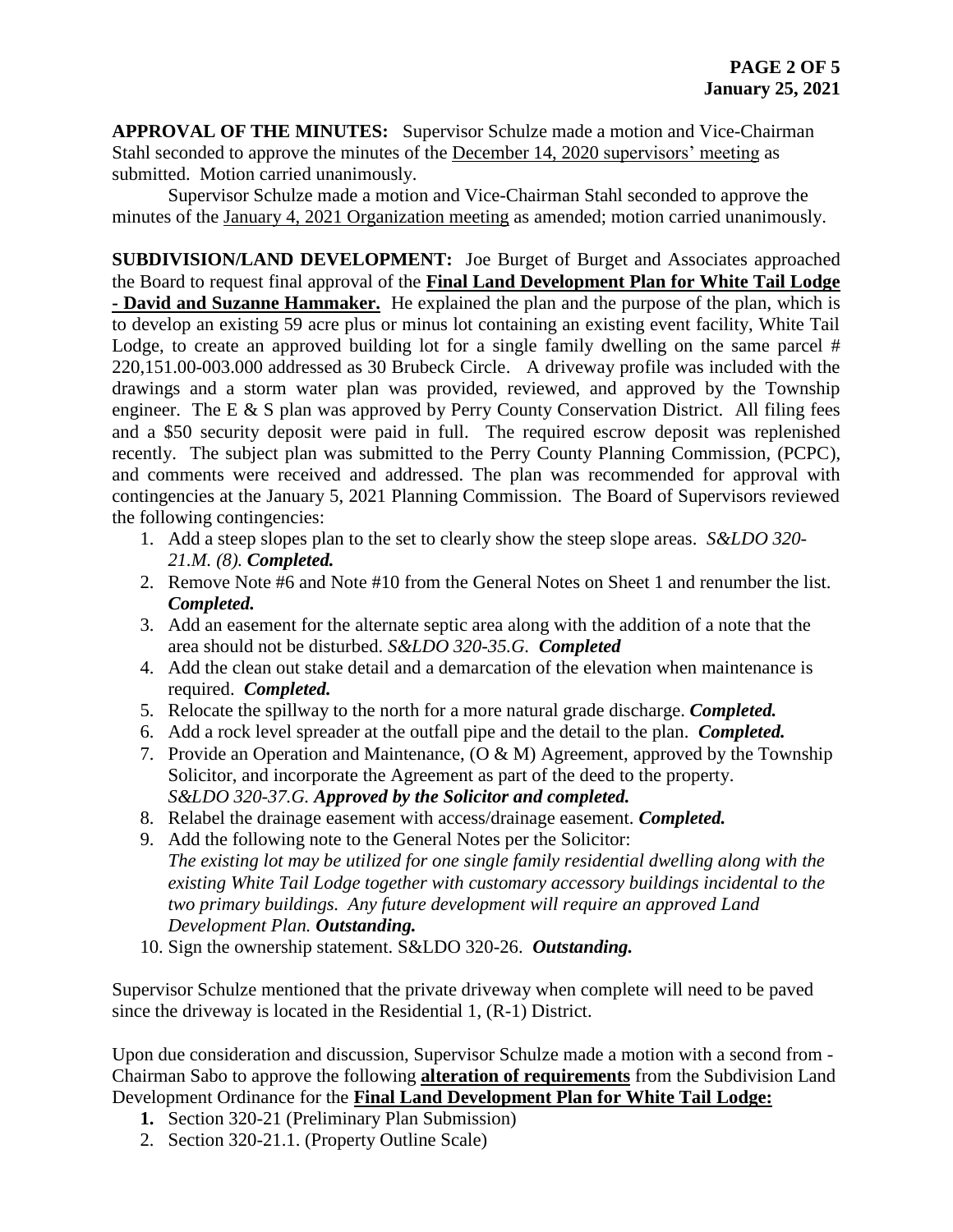Motion carried unanimously.

Upon due consideration, Chairman Sabo made a motion with a second from Supervisor Schulze to approve the **Final Land Development Plan for White Tail Lodge** conditional upon the following:

- Relocate the stake at the clean out to the bottom of the pond.
- Add detail to the rock level spreader
- Clarify what bearing and distances were in question following the Planning Commission meeting and if missing, add them accordingly to the plan.
- Add the following note to the General Notes per the Solicitor: *The existing lot may be utilized for one single family residential dwelling along with the existing White Tail Lodge together with customary accessory buildings incidental to the two primary buildings. Any future development will require an approved Land Development Plan.*
- Add a separate note to the General Notes calling out the details of the recorded private drive maintenance agreement.
- Submit and gain approval from DEP for the sewage module. *(S&LDO 320-27.A.3)*
- Add Andrew Hammaker to the signature block on the plan.
- Certify the signatures of the owners and Surveyor on the plan. *(S&LDO 320-26)*
- Payment in full of all review fees Motion carried unanimously.

Joe Burget indicated he understood and accepted the outstanding conditions for approval of the above-referenced White Tail Lodge Plan. He thanked the Board, took the plan with him to complete revisions, and left the meeting at this time.

**MONTHLY MUNICIPAL REPORTS:** A December 11, 2020 through January 19, 2021 Zoning Report was submitted by Zoning Officer, Brian Gilbert, with nine (9) activities listed involving issuance of permits and certificates of use and enforcement follow-up.

SEO, Lenny Sizer provided a December report showing (1) activity for a repair at 1 Brubeck Circle for a total due in fees of \$125.00.

The Road Report was provided by Road Foreman Brad Sloop and read by Co-Road Superintendent Jim Sabo. Most of the work completed involved either winter maintenance with snow plowing or repair and service of equipment, pressure washing of equipment to clean off salt, chipping of brush, cutting up a downed tree on Tower Road, cleaning of ditches in Lee Wood, repairing the air tailgate latch on the 1996 dump truck, and coordinating with Five Star to repair the 2018 dump truck that broke down during the last snow event.

No Recreation Board Report was presented. Their January meeting was cancelled due to COVID. Their next meeting is scheduled for Monday, February 8, 2021, weather permitting.

No Emergency Management Report was presented.

The December Treasurer's Report was submitted and read by the Secretary/Treasurer and placed on the front table for review. The Secretary/Treasurer noted that the 2020 Financial Audit is scheduled for next week, February 4 through February 8. Additionally, the Auditor General's office conducted a 2019 Liquid Fuels audit last week and a report will follow. There were no findings or adjustments.

 **RESOLUTIONS:** Chairman Sabo made a motion with a second from Supervisor Schulze to adopt **Resolution 21-06,** which authorizes the Secretary/Treasurer to transfer \$53,515.65 from a matured CD designated for Road Projects to an 18 month CD designated for Road Projects at .35% at the Bank of Landisburg. Motion carried unanimously.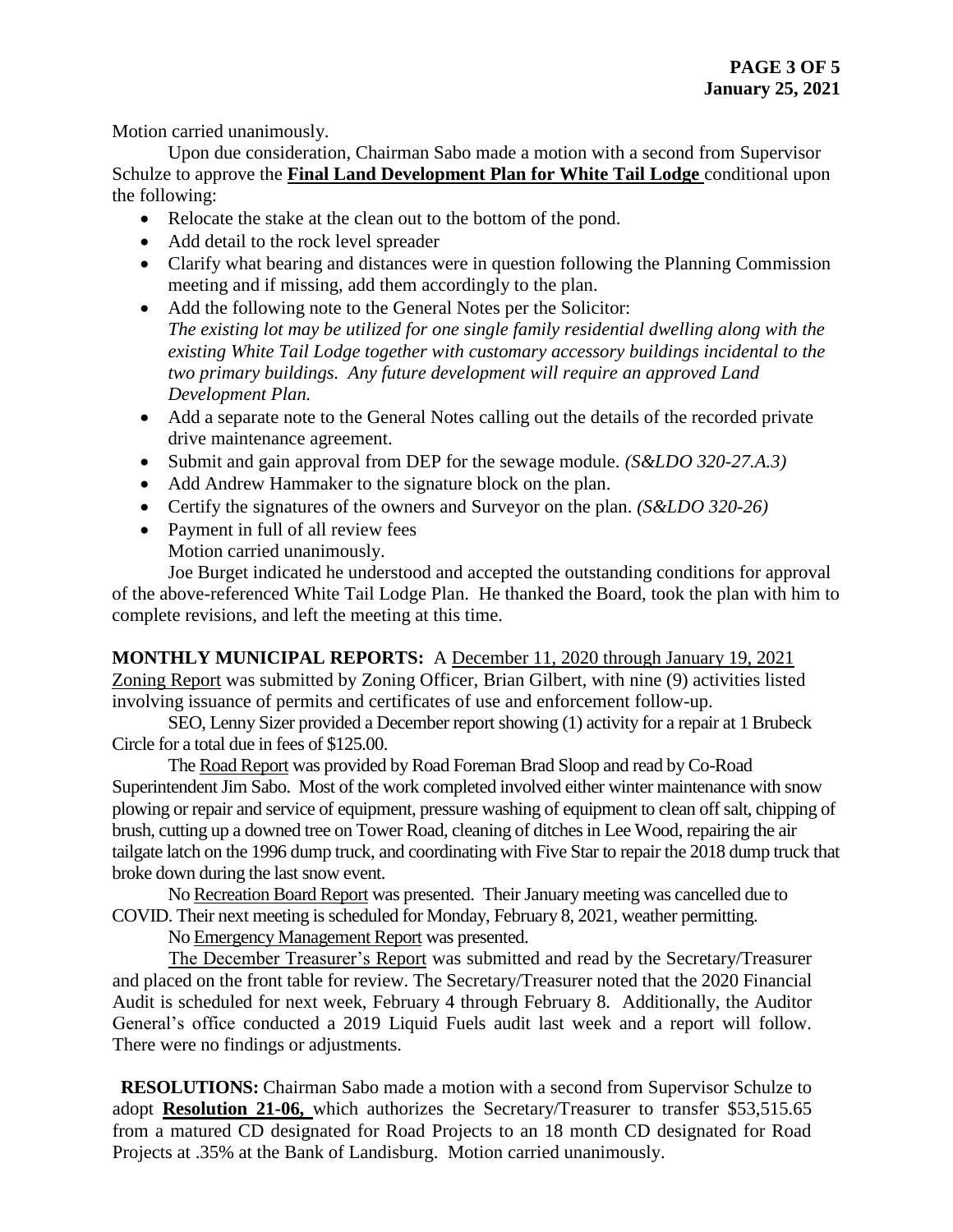Chairman Sabo made a motion with a second from Supervisor Schulze to adopt **Resolution 21-07,** which authorizes the Secretary/Treasurer to amend and transfer \$11,464.00 from a matured CD designated for the Elaine Pierson Memorial to a 24 month CD at .45% at the Bank of Landisburg. Motion carried unanimously.

Chairman Sabo made a motion with a second from Supervisor Schulze to adopt **Resolution 21-08,** the "Tax Collector Fee Schedule", which amends Resolution 98-4, paragraph 1 to increase the amount of fees charged for certification of tax payments and restates Resolution 98-4, combining it with Resolution 14-07 to create one fee schedule authorizing the Elected Tax Collector to charge certain fees effective for January 1, 2022. Motion carried. Supervisor Stahl opposed.

**NEW BUSINESS:** Chairman Sabo made a motion with a second from Supervisor Schulze to authorize the Secretary/Treasurer to prepare requests for proposal, (RFP) for the Spring Clean-up in May. Motion carried unanimously. Dates for the Spring Clean-up were clarified: Friday, May 7 from 6 AM to 1:45 PM and Saturday, May 8, from 8 AM to 12 noon.

Chairman Sabo asked that the record reflect that in compliance with the Second Class Township Code, the Elected Auditors met and voted to establish compensation for 2021 for a supervisor who works as an employee of the Township. The rate was increased from \$12.00 per hour to \$12.50 per hour for all positions. Currently, no supervisor is a regular employee of the Township.

Supervisor Schulze made a motion with a second from Chairman Sabo to accept the following certification of Real Estate and Per Capita Taxes for the 2021 tax duplicate received from Tax Collector, Rebecca Schulze:

| <b>Real Estate</b> | Per Capita |
|--------------------|------------|
| \$169,802.73       | \$9,200.00 |

Motion carried unanimously.

No action was taken on the Employee Agreement.

Marysville Manager Zachary Border sent an email asking if Rye Township might consider making a donation of \$500 to \$1,000 to the Marysville Pool. In turn, a discount would be provided to Rye Township residents who purchase passes for admission to the pool. The Board noted the donation requested was not in the 2021 budget and the amount of reduction in costs to Township residents was not known. Last year 42 residents purchased some type of season pass. The Board discussed this request and the consensus was to not participate at this time with the limited information received.

Chairman Sabo announced the following:

- Trash collection will be delayed (1) hour tomorrow due to impending bad weather.
- Presidents' Day February 15, 2021 –Office is closed with no change in trash collection.
- Spring Clean Up is scheduled for Friday, May 7 and Saturday, May 8, 2021.

**APPROVAL AND PAYMENT OF THE BILLS:** The Secretary/Treasurer provided a January expense check register and submitted the following checks for approval and payment:

General Fund checks #s 16893-16904 in the amount of \$7,888.55. No checks void. Payroll checks #s 7842-7848 in the amount of \$4,283.89. No payroll checks void. Payroll checks #s 7849-7853 in the amount of \$4,081.16. No payroll checks void

Supervisor Schulze explained that check number 16901 in the amount of \$357.50 issued to his wife, Rebecca Schulze, was for reimbursement of expenses to purchase stamps to mail tax bills.